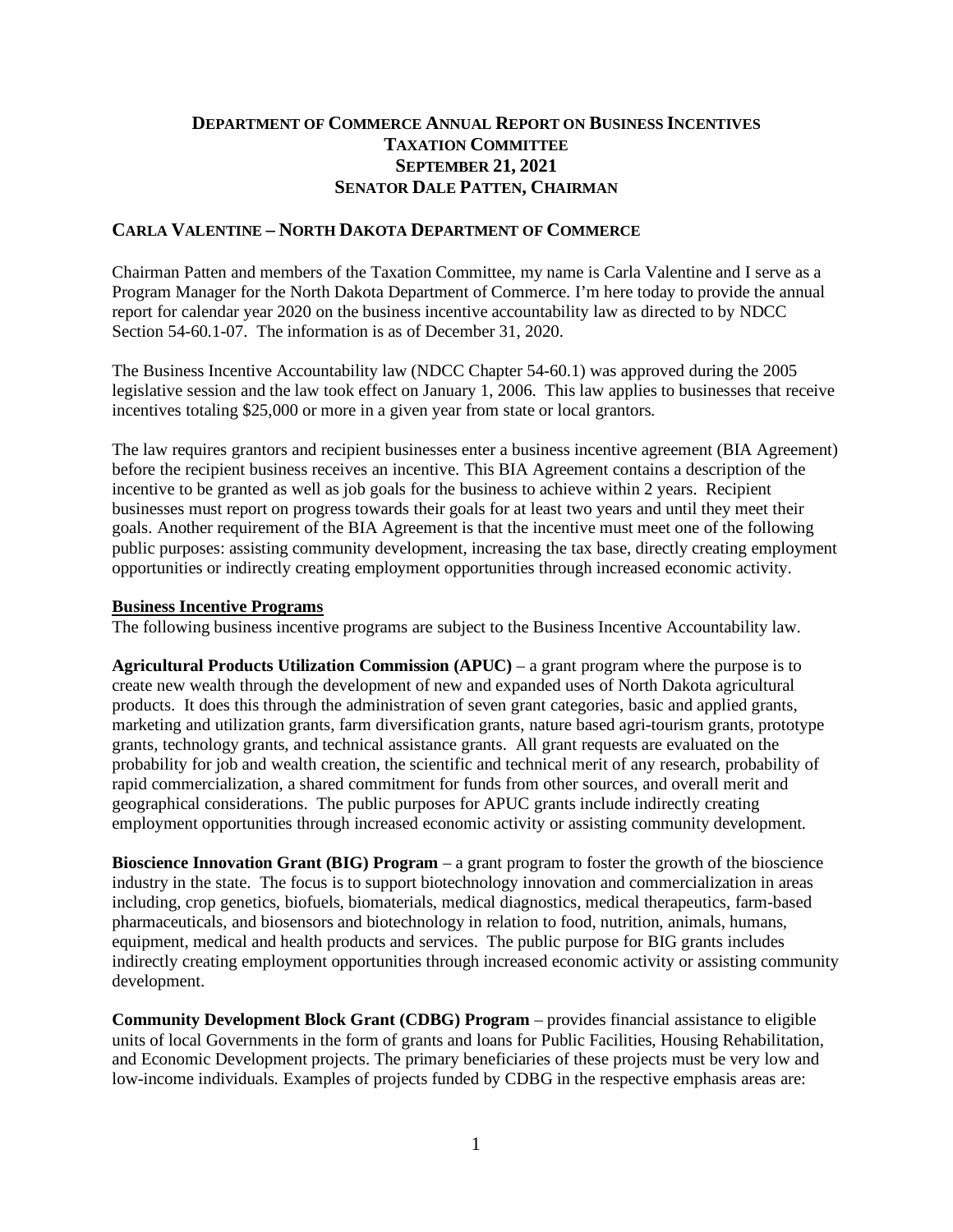- Housing housing rehabilitation of very low and low-income homeowner units and rental units within a particular area.
- Public Facilities water and sewer projects, removal of architectural barriers, fire halls, ambulances, etc.
- Economic Development cities and counties receive funds to loan/grant to businesses which create jobs for low-income persons.

The economic development portion of CDBG is the only portion subject to the Business Incentive Accountability Law and the public purpose is assisting community development.

**Entrepreneurship Grants** – Provides access to venture tools, online entrepreneur education, and extensive resources. Grant funds can be used to create a business plan, prototype development, coaching, and consulting and marketing assistance. The public purpose for the entrepreneurship grants is assisting community development.

**Income Tax Exemption for New or Expanding Businesses** – upon application from a project operator that qualifies as a new or expanding primary sector business or tourism destination attraction, the State Board of Equalization may grant an exemption from state income tax for a period not exceeding five years from commencement of project operations. For an expanding business, the income tax exemption applies only to income generated by the expansion of the business. The State Board of Equalization has determined the public purpose of this incentive is assisting community development.

**Partnership in Assisting Community Expansion (PACE)** – The PACE family of programs at the Bank of North Dakota (BND) is designed to encourage specific types of economic activity within the State of North Dakota. In general terms, PACE provides an interest buydown that can reduce the borrower's rate of interest by as much as 5 percent.

[HB 1050 \(2021\)](https://www.legis.nd.gov/assembly/67-2021/documents/21-8017-03000.pdf) amended NDCC Chapter 54-60.1-01.2b where incentives resulting from Bank of North Dakota programs are not included unless the incentive requires job creation to fulfill a requirement for the incentive. Effective August 1, 2021, Bank of North Dakota BIA Agreements that do not require job creation were closed.

The traditional PACE Program assists North Dakota communities expand their economic base by providing an interest buydown to encourage new job development. In May of 2017, the Industrial Commission approved changes to the parameters of the PACE program enabling program participants to choose job creation or project investment for buydown eligibility. This change creates a connection between the community buydown and investment or job creation as proposed to a loan amount. If the goals are not met, the interest buydown is prorated to reflect any partial fulfillment or discontinued if no creation has occurred.

As part of the change, companies applying for PACE are required to secure certification as a primary sector company through the Department of Commerce per NDCC 1-01-49. The public purpose for PACE includes directly creating employment opportunities, indirectly creating employment opportunities, or assisting community development.

**The North Dakota Development Fund, Inc.** – provides financing for "primary sector" businesses, including agricultural processing, manufacturing, tourism and export service companies. The Fund provides "gap" financing not available from other, more conventional sources. Innovative financing options are available to provide both short and long-term capital to new, expanding or relocating businesses in the state of North Dakota. The public purpose for the Development Fund financing includes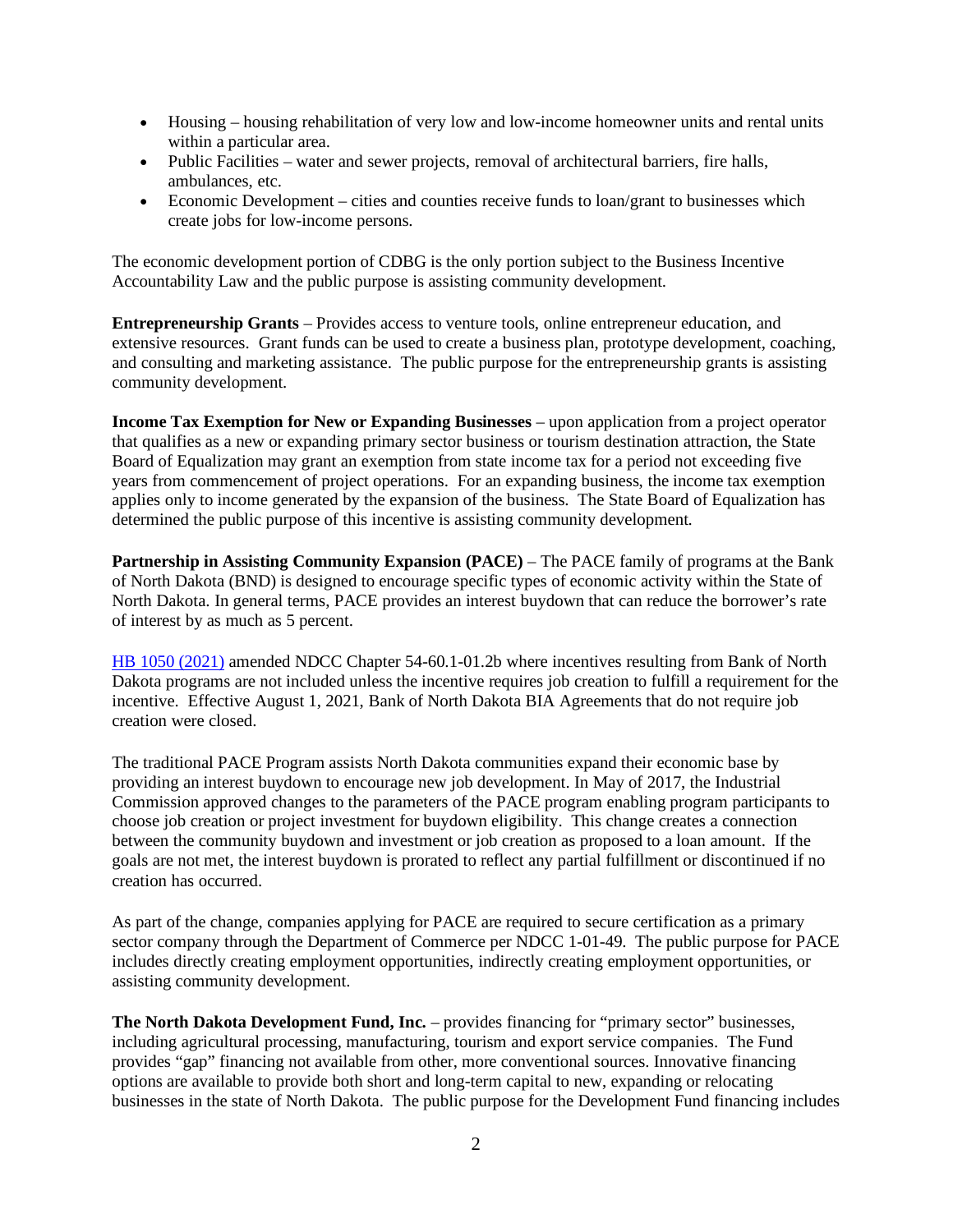directly creating employment opportunities, job retention, assisting community development, or indirectly creating employment opportunities through increased economic activity.

**The Renaissance Zone program** – offers a tool to help cities revitalize their communities. By offering both state and local tax incentives for 5 years, the program is unique in that cities develop handcrafted development plans that address each city's specific goals. The public purpose of the Renaissance Zone is assisting community development.

#### **Summary of Results**

The Department of Commerce has the responsibility under NDCC §54-60.1-07 to report annually on the business incentive accountability law including a summary of the results and a compilation of the data reported by the state grantors. In fulfillment of this responsibility, this report includes a summary of the results and a full compilation is being provided to Legislative Council staff. A full copy of this report, including the 221-page compilation of the results by business, is also available at [www.NDCommerce.com/Accountability.](http://www.ndcommerce.com/Accountability) Commerce also offers a public search feature on its website that provides real time results of the business incentive reporting.

For the period 2016 through 2020 there were 865 BIA agreements entered into the database with a total incentive value of \$124,835,930. Tables 1-3 provide the distribution of business incentives by incentive type, public purpose, and type of business, respectively. We utilized the North American Industrial Classification System (NAICS) in order to breakdown the type of business. Table 4 provides the number of agreements entered into the database by year and goal type (create jobs, retain jobs, or neither create nor retain jobs).

Tables 5a, 5b, and 5c show there were 4,113.5 jobs created and retained over the last five years compared to a goal of 1,990.5 jobs. Of these 4,113.5 jobs, 2,289 jobs are considered bonus jobs. The definition of a bonus job is when the public purpose does not require job creation, such as assisting community development. Projects with no job creation goals are still required to report on the number of jobs created annually.

Tables 5a, 5b, and 5c also show the wages and benefits compared to their goals and as you can see, the wages and benefits generally exceeded the goals over the last five-year period.

Table 6 provides the number of agreements and job results for each program over the five-year period.

Chart 1 shows the percentage of business incentives that reached goals within two, three, and four years from the benefit date.

Chairman Patten and members of the Taxation Committee, that concludes my report and I'd be happy to answer any questions you may have.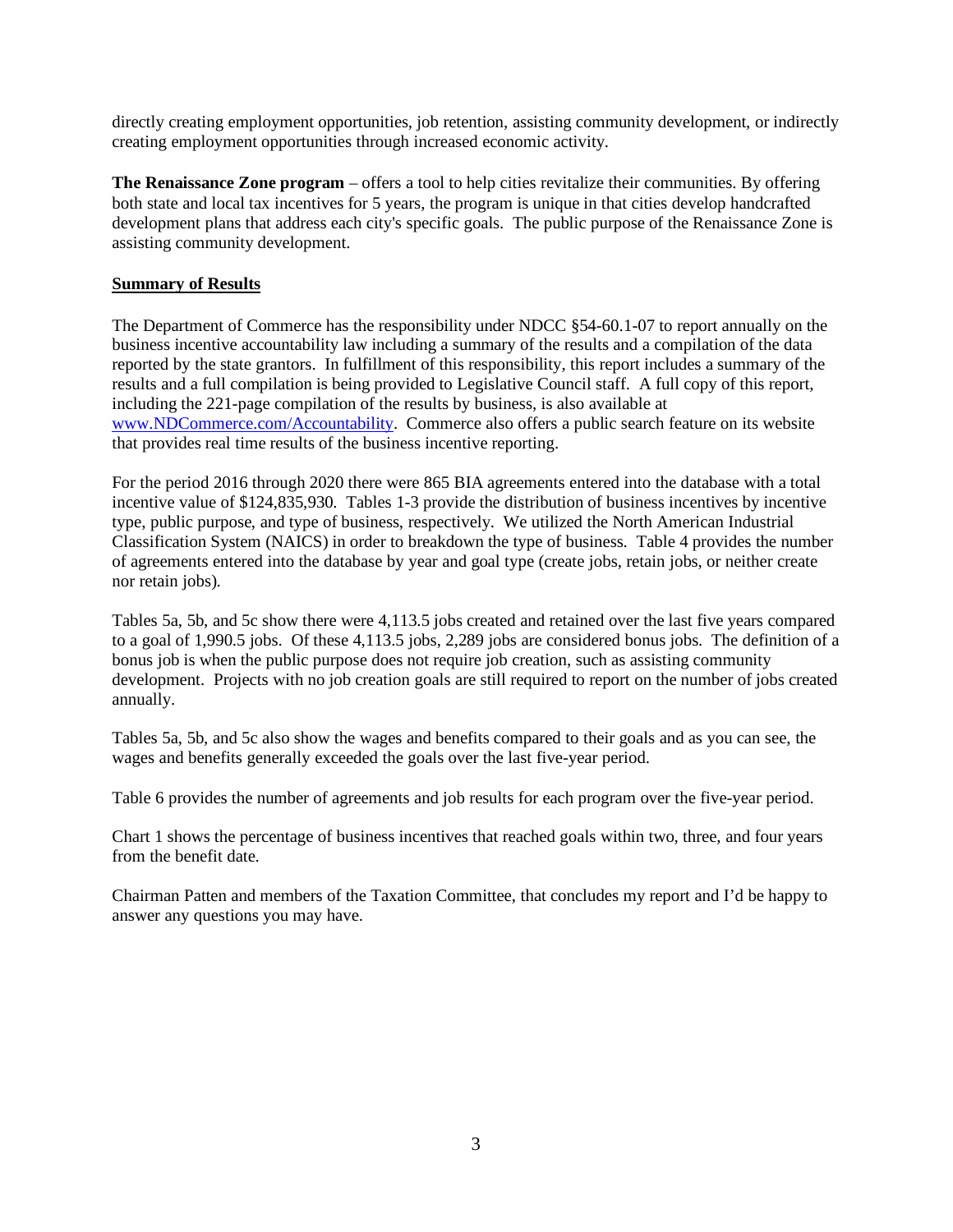| <b>Incentive Type</b>        | <b>Total BIA Value</b> | J F -<br>2016   | 2017            | 2018            | 2019            | 2020            |
|------------------------------|------------------------|-----------------|-----------------|-----------------|-----------------|-----------------|
| Contrinution of Property or  | \$748,827.00           | \$0.00          | \$0.00          | \$748,827.00    | \$0.00          | \$0.00          |
| Infrastructure               |                        |                 |                 |                 |                 |                 |
| Direct Cash Transfer, Loan   | \$41,113,111.42        | \$7,939,032.39  | \$9,436,985.02  | \$10,154,918.37 | \$9,520,502.95  | \$4,061,672.69  |
| or Equity Investment         |                        |                 |                 |                 |                 |                 |
| Guarantee of Payment under   | \$0.00                 | \$0.00          | \$0.00          | \$0.00          | \$0.00          | \$0.00          |
| Loan Lease                   |                        |                 |                 |                 |                 |                 |
| Interest Buydown             | \$67,081,708.61        | \$11,463,591.35 | \$10,416,925.62 | \$21,096,492.08 | \$10.930.152.40 | \$13,174,547.16 |
| Preferential Use of          | \$0.00                 | \$0.00          | \$0.00          | \$0.00          | \$0.00          | \$0.00          |
| Government Facilities        |                        |                 |                 |                 |                 |                 |
| Reduction or Deferral of Tax | \$15,892,282.51        | \$3,339,150.54  | \$2,612,203.55  | \$3,608,896.39  | \$3,363,930.33  | \$2,968,101.70  |
| or Fee                       |                        |                 |                 |                 |                 |                 |
| <b>TOTAL</b>                 | \$124,835,929.54       | \$22,741,774.28 | \$22,466,114.19 | \$35,609,133.84 | \$23,814,585.68 | \$20.204.321.55 |

## **Table 1. Incentive Value by Incentive Type**

# **Table 2. Incentive Value by Public Purpose**

| <b>Public Purpose</b>           | <b>Total BIA Valuel</b> | 2016            | 2017            | 2018            | 2019            | 2020            |
|---------------------------------|-------------------------|-----------------|-----------------|-----------------|-----------------|-----------------|
| <b>Assisting Community</b>      | \$84,500,277.33         | \$16,424,692.84 | \$13,259,109.64 | \$23,769,403.38 | \$15,365,130.45 | \$15,681,941.02 |
| Development                     |                         |                 |                 |                 |                 |                 |
| Directly Creating               | \$21,998,040.63         | \$4,710,765.05  | \$6,075,628.00  | \$5,115,860.00  | \$4,561,748.90  | \$1,534,038.68  |
| <b>Employment Opportunities</b> |                         |                 |                 |                 |                 |                 |
| <b>Increasing Tax Base</b>      | \$10,276,018.13         | \$0.00          | \$1,401,376.55  | \$3,887,760.55  | \$2,587,706.33  | \$2,399,174.70  |
| <b>Indirectly Creating</b>      | \$1,314,167.45          | \$0.00          | \$650,000.00    | \$75,000.30     | \$0.00          | \$589,167.15    |
| <b>Employment Opportunities</b> |                         |                 |                 |                 |                 |                 |
| through Increased Economic      |                         |                 |                 |                 |                 |                 |
| Development                     |                         |                 |                 |                 |                 |                 |
| Job Retention (only in cases)   | \$6,747,426.00          | \$1,606,316.39  | \$1,080,000.00  | \$2,761,109.61  | \$1,300,000.00  | \$0.00          |
| in which job loss is specific   |                         |                 |                 |                 |                 |                 |
| and demonstrable)               |                         |                 |                 |                 |                 |                 |
| <b>TOTAL</b>                    | \$124,835,929.54        | \$22,741,774.28 | \$22,466,114.19 | \$35,609,133.84 | \$23,814,585.68 | \$20,204,321.55 |

## **Table 3. Incentive Value by Type of Business (Sorted by Total BIA Value)**

| <b>Business Type</b>                                                                                             | <b>Total BIA</b>               | 2016<br>2017   |                | 2018            | 2019           | 2020           |
|------------------------------------------------------------------------------------------------------------------|--------------------------------|----------------|----------------|-----------------|----------------|----------------|
|                                                                                                                  | Value                          |                |                |                 |                |                |
| 531 - Real Estate                                                                                                | \$40,825,518.47                | \$7,565,900.94 | \$6,682,832.13 | \$13,939,092.90 | \$7,536,658.15 | \$5,101,034.35 |
| 541 - Professional,<br>Scientific, and Technical<br><b>Services</b>                                              | \$8,709,953.08                 | \$1,608,750.00 | \$2,580,435.13 | \$1,845,801.79  | \$1,929,107.51 | \$745,858.65   |
| 311 - Food Manufacturing                                                                                         | \$6,360,307.38                 | \$570,300.00   | \$509,299.60   | \$3,835,706.33  | \$416,075.00   | \$1,028,926.45 |
| 624 - Social Assistance                                                                                          | \$6,290,766.01                 | \$1,818,355.33 | \$1,512,337.45 | \$1,523,066.82  | \$1,090,856.66 | \$346,149.75   |
| 112 - Animal Production                                                                                          | \$3,767,673.58<br>\$799,208.84 |                | \$1,251,660.30 | \$821,634.50    | \$323,139.44   | \$572,030.50   |
| 722 - Food Services and<br>\$3,148,932.49<br>\$129,390.00<br><b>Drinking Places</b>                              |                                | \$383,940.32   | \$891,217.32   | \$1,161,842.73  | \$582,542.12   |                |
| 523 - Securities,<br>Commodity Contracts,<br>and Other Financial<br><b>Investments and Related</b><br>Activities | \$3,131,906.41                 | \$475,000.00   | \$0.00         | \$2,574,952.55  | \$0.00         | \$81,953.86    |
| 333 - Machinery<br>Manufacturing                                                                                 | \$3,047,967.63                 | \$25,500.00    | \$372,875.00   | \$689,562.12    | \$1,834,970.00 | \$125,060.51   |
| 332 - Fabricated Metal<br>Product Manufacturing                                                                  | \$3,005,998.95                 | \$600,000.00   | \$227,338.38   | \$915,578.87    | \$941,958.31   | \$321,123.39   |
| 339 - Miscellaneous<br>Manufacturing                                                                             | \$2,970,761.46                 | \$452,274.70   | \$600,500.00   | \$1,523,309.61  | \$190,510.00   | \$204,167.15   |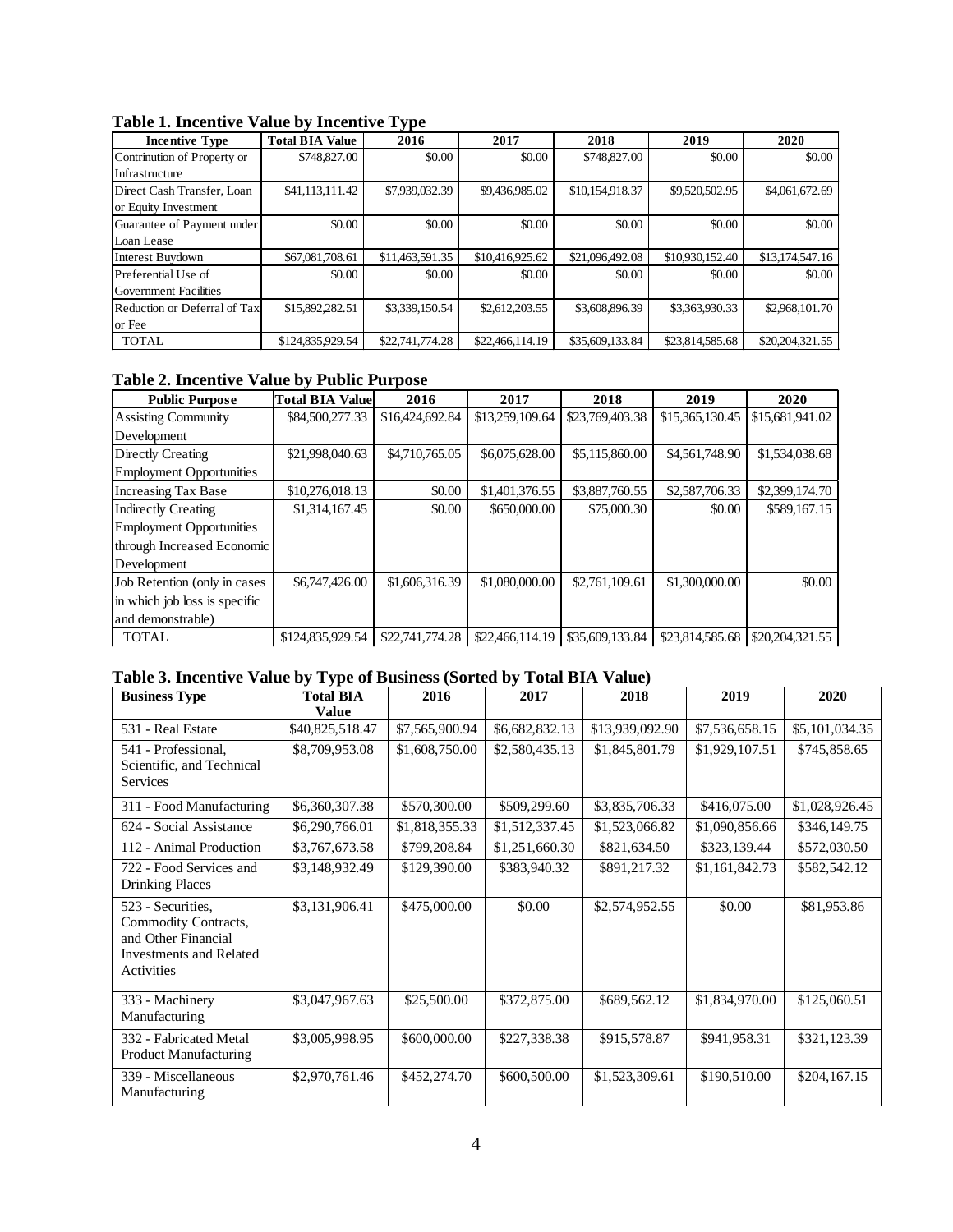| 325 - Chemical<br>Manufacturing                                         | \$2,378,380.51 | \$84,000.00  | \$374,675.00   | \$764,705.51 | \$0.00       | \$1,155,000.00 |
|-------------------------------------------------------------------------|----------------|--------------|----------------|--------------|--------------|----------------|
| 424 - Merchant<br>Wholesalers, Nondurable<br>Goods                      | \$2,010,579.30 | \$712,941.10 | \$62,726.66    | \$852,285.83 | \$99,502.28  | \$283,123.43   |
| 621 - Ambulatory Health<br>Care Services                                | \$1,816,157.85 | \$0.00       | \$225,928.19   | \$223,313.55 | \$906,933.36 | \$459,982.75   |
| 721 - Accommodation                                                     | \$1,733,491.93 | \$534,217.28 | \$165,689.55   | \$0.00       | \$626,511.69 | \$407,073.41   |
| 511 - Publishing<br>Industries (except<br>Internet)                     | \$1,637,195.64 | \$82,195.64  | \$1,200,000.00 | \$125,000.00 | \$150,000.00 | \$80,000.00    |
| 532 - Rental and Leasing<br>Services                                    | \$1,602,908.22 | \$500,000.00 | \$832,280.00   | \$31,097.00  | \$39,915.00  | \$199,616.22   |
| 713 - Amusement,<br>Gambling, and Recreation<br>Industries              | \$1,515,867.39 | \$39,191.65  | \$819,548.43   | \$49,300.00  | \$607,827.31 |                |
| 334 - Computer and<br><b>Electronic Product</b><br>Manufacturing        | \$1,369,409.34 | \$326,990.00 | \$867,298.00   | \$66,586.44  | \$83,534.90  | \$25,000.00    |
| 238 - Specialty Trade<br>Contractors                                    | \$1,365,175.55 | \$745,171.29 | \$38,967.12    | \$56,702.84  | \$448,786.28 | \$75,548.02    |
| 444 - Building Material<br>and Garden Equipment<br>and Supplies Dealers | \$1,295,734.17 | \$268,442.80 | \$263,462.10   | \$110,444.64 |              | \$597,012.26   |
| 522 - Credit<br>Intermediation and<br><b>Related Activities</b>         | \$1,294,596.79 | \$170,659.74 | \$26,547.05    | \$0.00       | \$220,000.00 | \$877,390.00   |
| 213 - Support Activities<br>for Mining                                  | \$1,211,396.00 | \$0.00       | \$171,445.42   | \$152,285.73 | \$620,499.49 | \$267,165.36   |
| 811 - Repair and<br>Maintenance                                         | \$1,171,748.05 | \$349,722.85 | \$0.00         | \$188,922.30 | \$405,665.82 | \$227,437.08   |
| 445 - Food and Beverage<br><b>Stores</b>                                | \$1,119,014.13 | \$157,391.55 | \$312,266.42   | \$75,745.89  | \$178,891.82 | \$394,718.45   |
| 115 - Support Activities<br>for Agriculture and<br>Forestry             | \$1,108,112.27 | \$261,263.25 | \$203,107.13   | \$137,201.15 | \$259,715.39 | \$246,825.35   |
| 447 - Gasoline Stations                                                 | \$1,102,477.91 | \$501,000.00 | \$242,682.11   | \$60,000.00  | \$200,000.00 | \$98,795.80    |
| 326 - Plastics and Rubber<br>Products Manufacturing                     | \$952,147.39   | \$0.00       | \$249,798.65   | \$350,000.00 | \$77,812.74  | \$274,536.00   |
| 312 - Beverage and<br><b>Tobacco Product</b><br>Manufacturing           | \$932,708.48   | \$0.00       | \$31,456.82    | \$802,200.00 | \$37,396.66  | \$61,655.00    |
| 236 - Construction of<br><b>Buildings</b>                               | \$912,627.81   | \$100,000.00 | \$87,695.27    | \$0.00       | \$309,932.54 | \$415,000.00   |
| 484 - Truck<br>Transportation                                           | \$899,491.30   | \$142,857.02 | \$0.00         | \$226,429.71 | \$250,604.42 | \$279,600.15   |
| 321 - Wood Product<br>Manufacturing                                     | \$857,761.83   | \$0.00       | \$21,745.00    | \$236,016.83 | \$600,000.00 | \$0.00         |
| 441 - Motor Vehicle and<br>Parts Dealers                                | \$788,363.16   | \$326,812.32 | \$107,475.00   | \$136,991.67 | \$0.00       | \$217,084.17   |
| 999 - Unknown                                                           | \$746,250.00   | \$65,000.00  | \$25,000.00    | \$0.00       | \$26,250.00  | \$630,000.00   |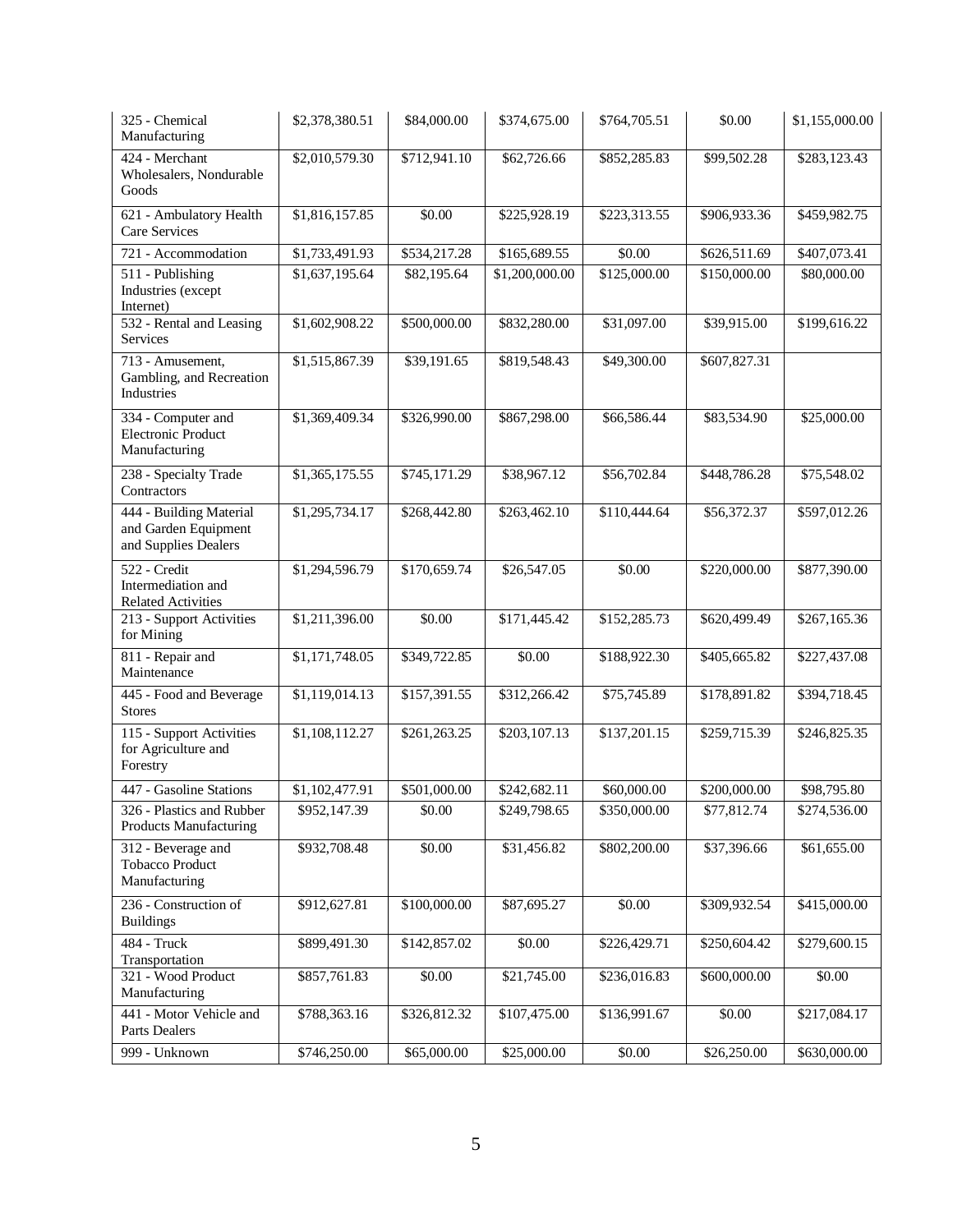| 518 - Data Processing,<br>Hosting, and Related<br><b>Services</b>                     | \$728,125.00 | \$228,125.00 | \$500,000.00       | \$0.00       | \$0.00       | \$0.00       |
|---------------------------------------------------------------------------------------|--------------|--------------|--------------------|--------------|--------------|--------------|
| 335 - Electrical<br>Equipment, Appliance,<br>and Component<br>Manufacturing           | \$721,547.18 | \$0.00       | \$65,000.00        | \$0.00       | \$265,000.00 | \$391,547.18 |
| 813 - Religious,<br>Grantmaking, Civic,<br>Professional, and Similar<br>Organizations | \$670,471.14 | \$0.00       | \$100,000.00       | \$234,549.73 | \$0.00       | \$335,921.41 |
| 336 - Transportation<br><b>Equipment Manufacturing</b>                                | \$650,000.00 | \$0.00       | \$0.00             | \$250,000.00 | \$400,000.00 | \$0.00       |
| 812 - Personal and<br><b>Laundry Services</b>                                         | \$618,784.81 | \$173,735.61 | \$0.00             | \$150,183.18 | \$131,877.82 | \$162,988.20 |
| 561 - Administrative and<br><b>Support Services</b>                                   | \$609,386.17 | \$0.00       | \$35,308.40        | \$0.00       | \$0.00       | \$574,077.77 |
| 331 - Primary Metal<br>Manufacturing                                                  | \$567,684.53 | \$240,000.00 | \$327,684.53       | \$0.00       | \$0.00       | \$0.00       |
| 212 - Mining (except Oil<br>and Gas)                                                  | \$500,000.00 | \$0.00       | \$0.00             | \$0.00       | \$0.00       | \$500,000.00 |
| 423 - Merchant<br>Wholesalers, Durable<br>Goods                                       | \$487,398.80 | \$0.00       | \$100,000.00       | \$135,546.44 | \$251,852.36 | \$0.00       |
| 111 - Crop Production                                                                 | \$441,762.54 | \$126,250.00 | \$75,000.00        | \$0.00       | \$0.00       | \$240,512.54 |
| 485 - Transit and Ground<br>Passenger Transportation                                  | \$427,100.00 | \$427,100.00 | \$0.00             | \$0.00       | \$0.00       | \$0.00       |
| 337 - Furniture and<br><b>Related Product</b><br>Manufacturing                        | \$417,289.65 | \$109,674.16 | \$42,695.10        | \$264,920.39 | \$0.00       | \$0.00       |
| 448 - Clothing and<br>Clothing Accessories<br><b>Stores</b>                           | \$377,848.33 | \$312,103.33 | \$32,745.00        | \$0.00       | \$0.00       | \$33,000.00  |
| 454 - Nonstore Retailers                                                              | \$368,519.04 | \$197,115.00 | $\overline{50.00}$ | \$171,404.04 | \$0.00       | \$0.00       |
| 622 - Hospitals                                                                       | \$365,743.99 | \$127,687.13 | \$0.00             | \$83,081.44  | \$0.00       | \$154,975.42 |
| 442 - Furniture and Home<br><b>Furnishings Stores</b>                                 | \$355,662.57 | \$312,500.00 | \$43,162.57        | \$0.00       | \$0.00       | \$0.00       |
| 211 - Oil and Gas<br>Extraction                                                       | \$333,714.24 | \$0.00       | \$0.00             | \$133,714.24 | \$200,000.00 | \$0.00       |
| 446 - Health and Personal<br>Care Stores                                              | \$332,857.63 |              | \$100,000.00       | \$53,926.00  | \$178,931.63 |              |
| 562 - Waste Management<br>and Remediation Services                                    | \$321,890.21 | \$38,247.71  | \$0.00             | \$283,642.50 | \$0.00       | \$0.00       |
| 611 - Educational<br>Services                                                         | \$307,180.73 | \$0.00       | \$100,297.67       | \$0.00       | \$0.00       | \$206,883.06 |
| 524 - Insurance Carriers<br>and Related Activities                                    | \$305,649.06 | \$0.00       | \$0.00             | \$137,481.50 | \$115,142.44 | \$53,025.12  |
| 425 - Wholesale<br>Electronic Markets and<br><b>Agents and Brokers</b>                | \$283,513.76 | \$0.00       | \$0.00             | \$177,041.81 | \$0.00       | \$106,471.95 |
| 314 - Textile Product<br>Mills                                                        | \$250,000.00 | \$250,000.00 | \$0.00             | \$0.00       | \$0.00       | \$0.00       |
| 525 - Funds, Trusts, and<br>Other Financial Vehicles                                  | \$224,782.00 | \$0.00       | \$224,782.00       | \$0.00       | \$0.00       |              |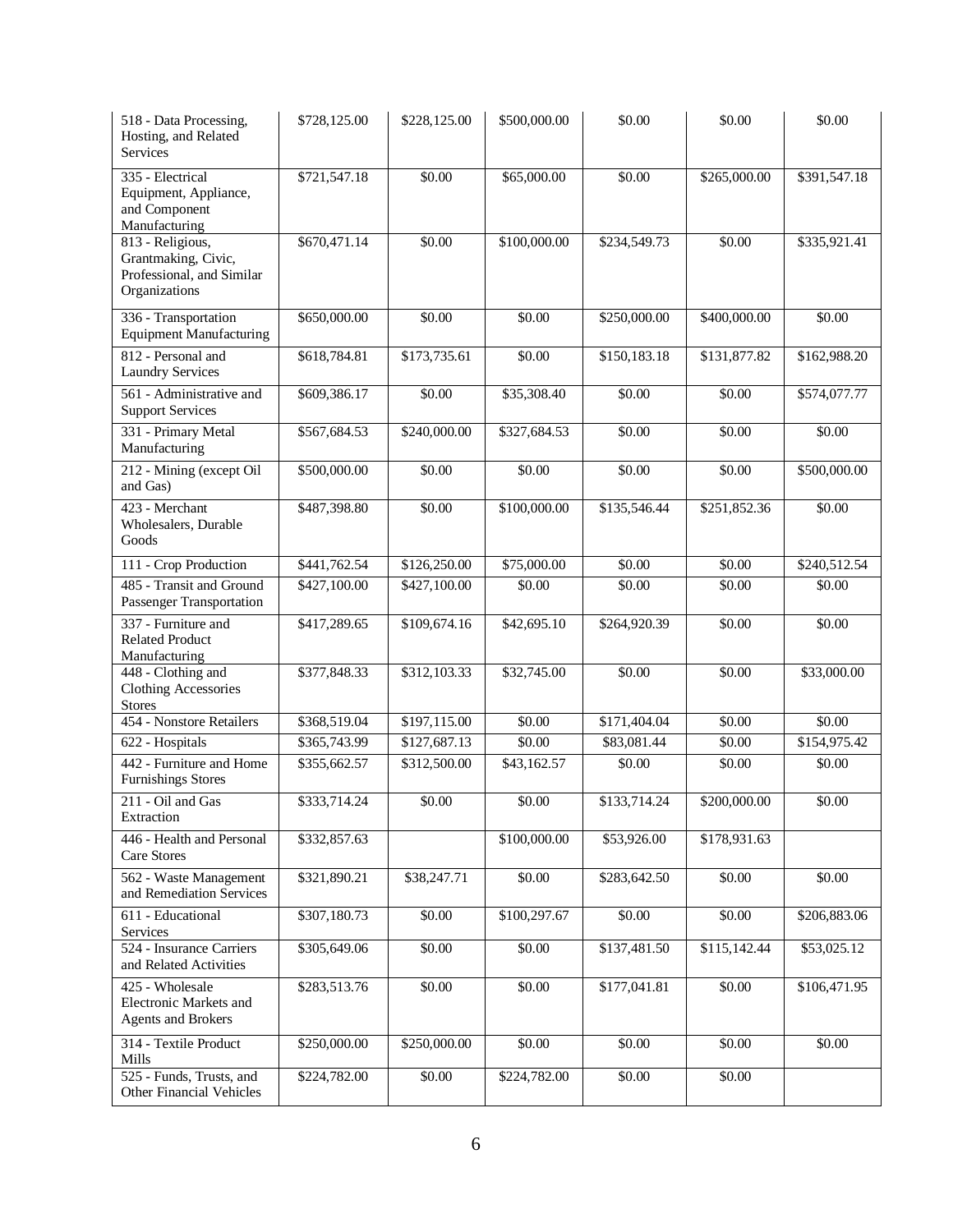| 323 - Paper<br>Manufacturing                                                     | \$200,000.00 | \$0.00             | \$0.00             | \$0.00       | \$0.00       | \$200,000.00            |
|----------------------------------------------------------------------------------|--------------|--------------------|--------------------|--------------|--------------|-------------------------|
| 481 - Air Transportation                                                         | \$200,000.00 |                    | \$0.00             | \$0.00       | \$0.00       | \$200,000.00            |
| 492 - Couriers and<br>Messengers                                                 | \$200,000.00 | \$0.00             | \$0.00             | \$0.00       | \$0.00       | \$200,000.00            |
| 711 - Performing Arts,<br>Spectator Sports, and<br><b>Related Industries</b>     | \$200,000.00 | \$0.00             | \$0.00<br>\$0.00   |              | \$200,000.00 | \$0.00                  |
| 926 - Administration of<br>Economic Programs                                     | \$200,000.00 | \$0.00             | \$0.00             | \$200,000.00 | \$0.00       |                         |
| 113 - Forestry and<br>Logging                                                    | \$197,889.79 | \$0.00             | $\overline{$}0.00$ | \$0.00       | \$197,889.79 | \$0.00                  |
| 551 - Management of<br>Companies and<br>Enterprises                              | \$175,280.90 | \$82,462.71        | \$92,818.19        | \$0.00       | \$0.00       | \$0.00                  |
| 516 - Internet Publishing<br>and Broadcasting                                    | \$160,000.00 | \$160,000.00       | \$0.00             | \$0.00       | \$0.00       | \$0.00                  |
| 322 - Paper<br>Manufacturing                                                     | \$151,000.00 | \$151,000.00       | \$0.00             | \$0.00       | \$0.00       | \$0.00                  |
| $517 -$<br>Telecommunications                                                    | \$150,841.00 | \$150,841.00       | \$0.00             | \$0.00       | \$0.00       | \$0.00                  |
| 452 - General<br>Merchandise Stores                                              | \$150,477.58 | $\overline{$}0.00$ | \$0.00             | \$0.00       | \$150,477.58 | \$0.00                  |
| 237 - Heavy and Civil<br><b>Engineering Construction</b>                         | \$147,094.85 | \$66,314.40        | \$30,608.50        | \$0.00       | \$0.00       | \$50,171.95             |
| 451 - Sporting Goods,<br>Hobby, Musical<br>Instrument, and Book<br><b>Stores</b> | \$145,000.00 | \$0.00             | \$145,000.00       | \$0.00       | \$0.00       | \$0.00                  |
| 712 - Museums, Historial<br>Sties, and Similar<br>Institutions                   | \$129,999.99 | \$0.00             | \$0.00             | \$0.00       | \$0.00       | \$129,999.99            |
| 623 - Nursing and<br><b>Residential Care Facilities</b>                          | \$121,604.32 | \$83,636.54        | \$0.00             | \$0.00       | \$0.00       | \$37,967.78             |
| 453 - Miscellaneous Store<br>Retailers                                           | \$102,397.45 | \$62,397.45        | \$0.00             | \$40,000.00  | \$0.00       | \$0.00                  |
| 443 - Electronics and<br><b>Appliance Stores</b>                                 | \$88,490.67  | \$0.00             | \$0.00             | \$88,490.67  | \$0.00       | \$0.00                  |
| 315 - Apparel<br>Manufacturing                                                   | \$76,129.00  | \$0.00             | \$0.00             | \$0.00       | \$0.00       | $\overline{$}76,129.00$ |
| 519 - Other Information<br>Services                                              | \$75,000.00  | \$0.00             | \$0.00             | \$0.00       | \$0.00       | \$75,000.00             |
| 114 - Fishing, Hunting<br>and Trapping                                           | \$62,500.00  | \$0.00             | \$0.00             | \$0.00       | \$62,500.00  | $\overline{50.00}$      |
| 221 - Utilities                                                                  | \$54,240.00  | \$0.00             | $\overline{$}0.00$ | \$0.00       | \$0.00       | \$54,240.00             |
| 512 - Motion Picture and<br>Sound Recording<br>Industries                        | \$40,000.00  | \$0.00             | \$0.00             | \$0.00       | \$0.00       | \$40,000.00             |
| 327 - Nonmetallic<br>Mineral Product<br>Manufacturing                            | \$30,047.94  | \$30,047.94        | \$0.00             | \$0.00       | \$0.00       | \$0.00                  |
| 491 - Postal Service                                                             | \$29,644.19  | \$0.00             | \$0.00             | \$0.00       | \$29,644.19  | \$0.00                  |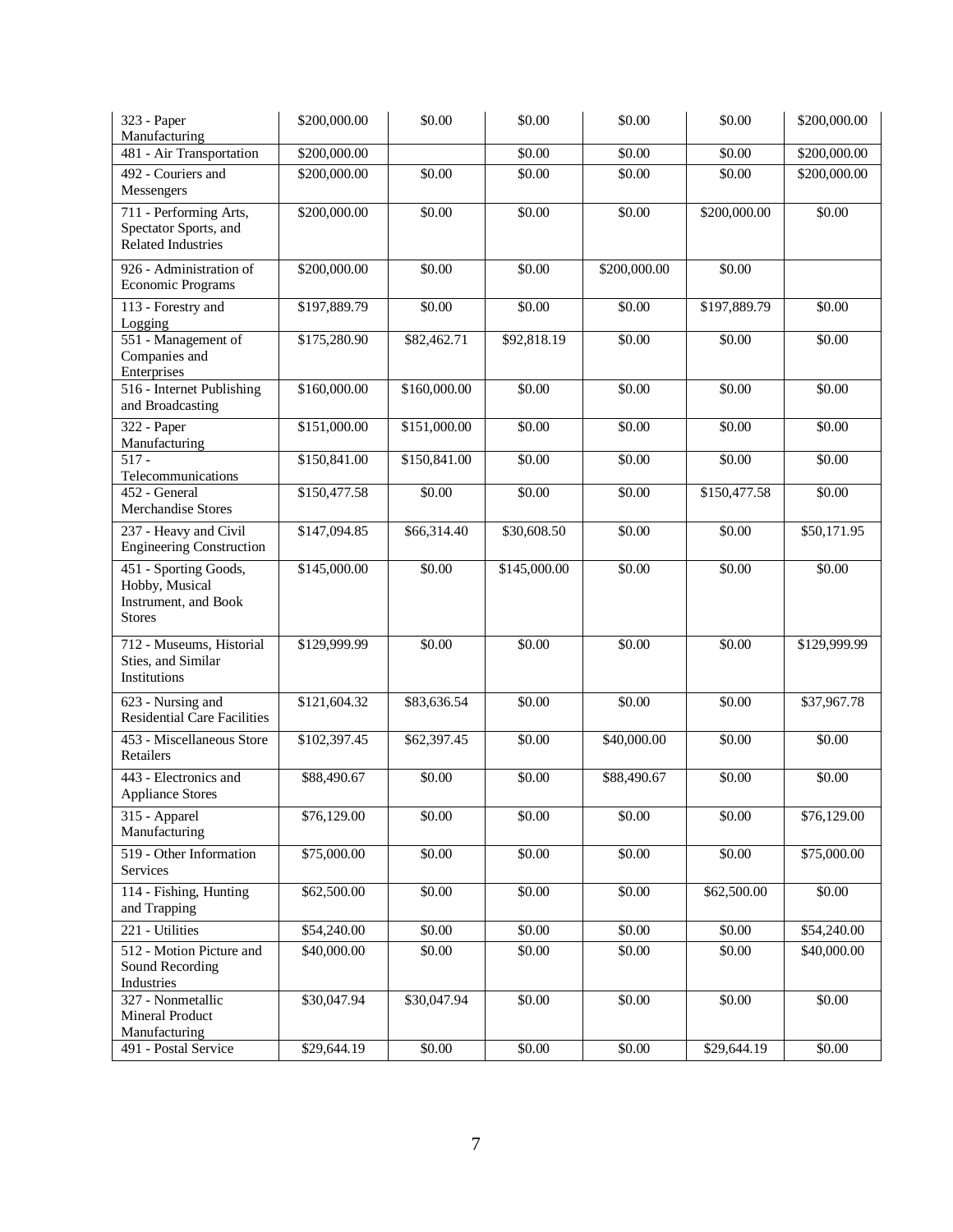| Year         | <b>Total</b> |     | <b>Create Jobs   Neither Create</b> | <b>Retain Jobs</b> |
|--------------|--------------|-----|-------------------------------------|--------------------|
|              |              |     | or Retain Jobs                      |                    |
| 2016         | 181          | 39  | 133                                 |                    |
| 2017         | 161          | 40  | 117                                 |                    |
| 2018         | 167          | 35  | 124                                 |                    |
| 2019         | 173          | 29  | 136                                 | 8                  |
| 2020         | 183          | 13  | 164                                 | 6                  |
| <b>TOTAL</b> | 865          | 156 | 674                                 | 35                 |
| Percentage   | 100%         | 18% | 78%                                 | 4%                 |

**Table 4. Total Business Incentive Agreements by Job Creation, Job Retention, or Neither**

# **Table 5a. Create Jobs**

| Year         | No. of     | <b>Incentive Value</b> | Job     | Jobs          | Average | Average       | Percentage | Percentage |
|--------------|------------|------------------------|---------|---------------|---------|---------------|------------|------------|
|              | Agreements |                        | Goals   | <b>Actual</b> | Comp    | Comp          | Compliant  | Open       |
|              |            |                        |         |               | Goal    | <b>Actual</b> |            |            |
| 2016         | 39         | \$7,419,607.14         | 411.5   | 508.5         | \$21.81 | \$31.27       | 72%        | 21%        |
| 2017         | 40         | \$7,191,924.49         | 407.0   | 343.0         | \$26.64 | \$31.65       | 65%        | 35%        |
| 2018         | 35         | \$6,557,835.00         | 156.5   | 419.0         | \$22.77 | \$34.57       | 60%        | 54%        |
| 2019         | 29         | \$4,872,078.84         | 239.0   | 81.5          | \$29.53 | \$28.73       | 72%        | 69%        |
| 2020         | 13         | \$2,181,118.83         | 153.0   | 105.0         | \$23.80 | \$29.20       | 100%       | 92%        |
| <b>TOTAI</b> | 156        | \$28,222,564.30        | 1,367.0 | 1,457.0       |         |               |            |            |

#### **Table 5b. Retain Jobs**

| Year         | No. of     | Incentive      | Job   | Jobs                  | <b>Bonus</b> Total |       | Average               |         | Average   Percentage   Percentage |      |
|--------------|------------|----------------|-------|-----------------------|--------------------|-------|-----------------------|---------|-----------------------------------|------|
|              | Agreements | Value          |       | <b>Goals Retained</b> | Jobs               |       | <b>Jobs</b> Comp Goal | Comp    | <b>Compliant</b>                  | Open |
|              |            |                |       |                       |                    |       |                       | Actual  |                                   |      |
| 2016         |            | \$1,634,003.52 | 316.5 | 161.5                 | l2.0               | 173.5 | \$11.50               | \$13.23 | 89%                               | 11%  |
| 2017         |            | \$980,000.00   | 74.0  | 66.0                  | 8.5                | 74.5  | \$34.62               | \$38.92 | 75%                               | 25%  |
| 2018         |            | \$1,861,109.61 | 94.0  | 64.0                  | 3.5                | 67.5  | \$23.44               | \$22.30 | 63%                               | 38%  |
| 2019         | 8          | \$1,024,305.00 | 77.0  | 69.0                  | 9.0                | 78.0  | \$38.50               | \$41.31 | 50%                               | 100% |
| 2020         | 6          | \$507,438.07   | 62.0  | 7.0                   | 1.0                | 8.0   | \$26.40               | \$13.00 | 100%                              | 83%  |
| <b>TOTAL</b> | 35         | \$6,006,856.20 | 623.5 | 367.5                 | 34.0               | 401.5 |                       |         |                                   |      |

## **Table 5c. Neither Create or Retain Jobs**

| Table oci Tiennel Oftale of Itelahl bobb |                   |                  |              |                  |           |  |  |  |  |  |  |
|------------------------------------------|-------------------|------------------|--------------|------------------|-----------|--|--|--|--|--|--|
| Year                                     | No. of            | <b>Incentive</b> | <b>Bonus</b> | Percentage       | Percentag |  |  |  |  |  |  |
|                                          | <b>Agreements</b> | <b>Value</b>     | <b>Jobs</b>  | <b>Compliant</b> | e Open    |  |  |  |  |  |  |
| 2016                                     | 133               | \$13,688,163.62  | 246.0        | 92%              | 0%        |  |  |  |  |  |  |
| 2017                                     | 117               | \$14,294,189.70  | 580.5        | 91%              | 3%        |  |  |  |  |  |  |
| 2018                                     | 124               | \$27,190,189.23  | 941.0        | 92%              | 9%        |  |  |  |  |  |  |
| 2019                                     | 136               | \$17,918,201.84  | 429.5        | 93%              | 17%       |  |  |  |  |  |  |
| 2020                                     | 164               | \$17,515,764.65  | 58.0         | 99%              | 28%       |  |  |  |  |  |  |
| <b>TOTAL</b>                             | 674               | \$90,606,509.04  | 2,255.0      |                  |           |  |  |  |  |  |  |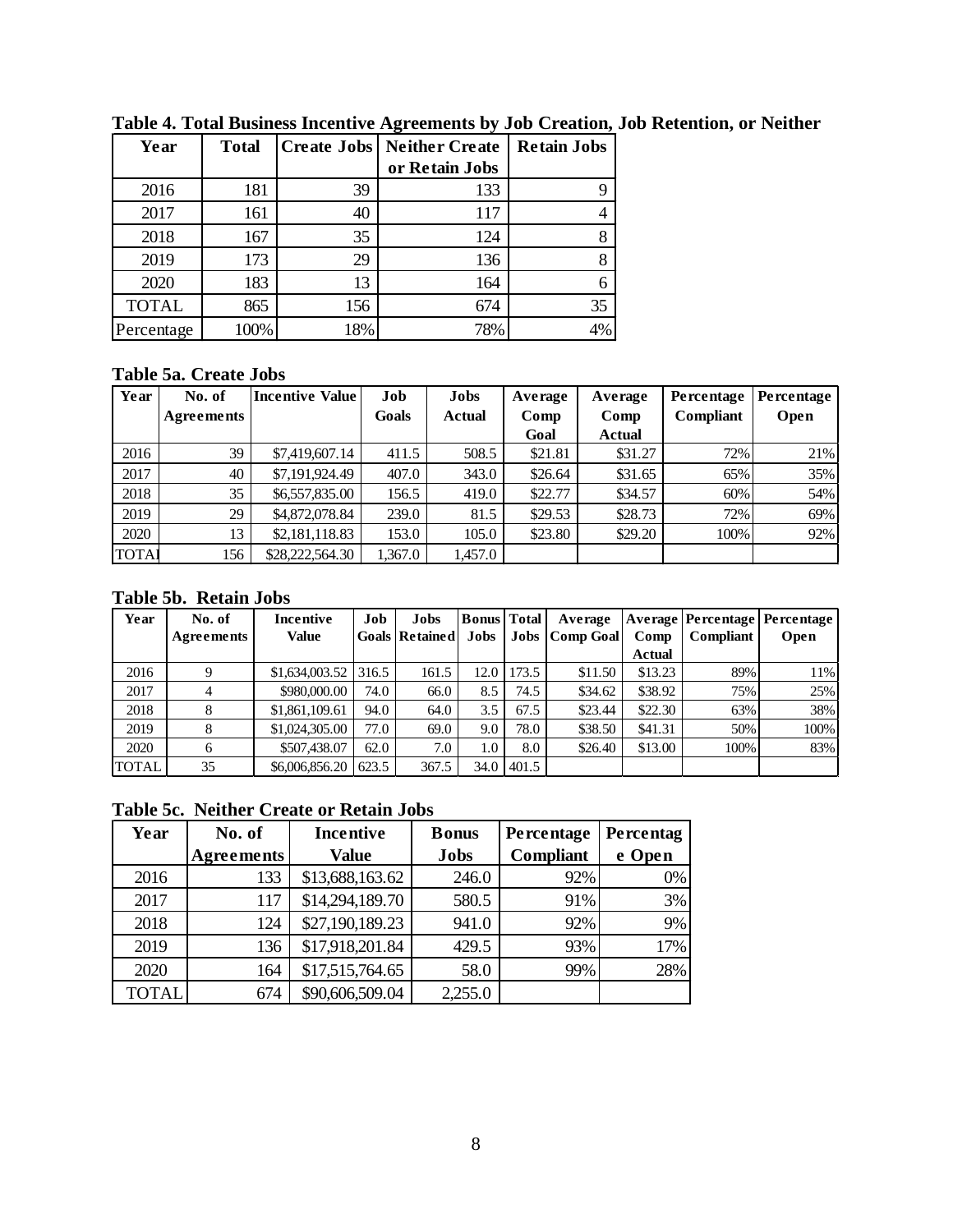| Number of Agreements         |                  |          |                |          |       | Number of Jobs |          |               |         |             |
|------------------------------|------------------|----------|----------------|----------|-------|----------------|----------|---------------|---------|-------------|
| Grantor                      | Incentive Value  | Create I | Retain         | Neither  | Total | Created        | Retained | <b>B</b> onus | Total   | % Compliant |
| <b>APUC</b>                  | \$3,372,471.00   | 0        | $\Omega$       | 56       | 56    | 0.0            | 0.0      | 127.0         | 127.0   | 71%         |
| <b>Bank of North Dakota</b>  | \$72,323,234.39  | 12       |                | 488      | 501   | 638.5          | 0.0      | 1,826.0       | 2.464.5 | 99%         |
| <b>NVCP</b>                  | \$5,499,044.82   | 29       | 4              | 4        | 37    | 87.0           | 65.0     | 8.5           | 160.5   | 68%         |
| Child Care Grants            | \$528,670.22     |          | $\Omega$       | $\theta$ |       | 27.0           | 0.0      | 0.0           | 27.0    | 25%         |
| Entrepreneurship             | \$692,500.00     | 0        | $\Omega$       | 19       | 19    | 0.0            | 0.0      | 7.0           | 7.0     | 100%        |
| Renaissance Zone             | \$16,450,669.61  | 31       | 11             | 58       | 100   | 280.0          | 85.5     | 142.5         | 508.0   | 64%         |
| <b>Bioscience Innovation</b> | \$443,322,00     | 0        | $\Omega$       | ℸ        |       | 0.0            | 0.0      | 6.0           | 6.0     | 100%        |
| ND Development Fund          | \$22,385,080.77  | 66       | 17             | 41       | 124   | 257.5          | 215.0    | 172.0         | 644.5   | 75%         |
| <b>CDBG</b>                  | \$691,675.73     | 2        | $\overline{c}$ | $\Omega$ | 4     | 8.5            | 2.0      | 0.0           | 10.5    | 50%         |
| St. Board of Equalization    | \$2,449,261.00   | 11       | $\Omega$       |          | 12    | 158.5          | 0.0      | 0.0           | 158.5   | 100%        |
| TOTAL                        | \$124,835,929.54 | 156      | 35             | 674      | 865   | .457.0         | 367.5    | 2.289.0       | 4.113.5 |             |

**Table 6. Results by Program**

**Chart 1. Timeframe Job Creation and Job Retention Goals were Achieved**

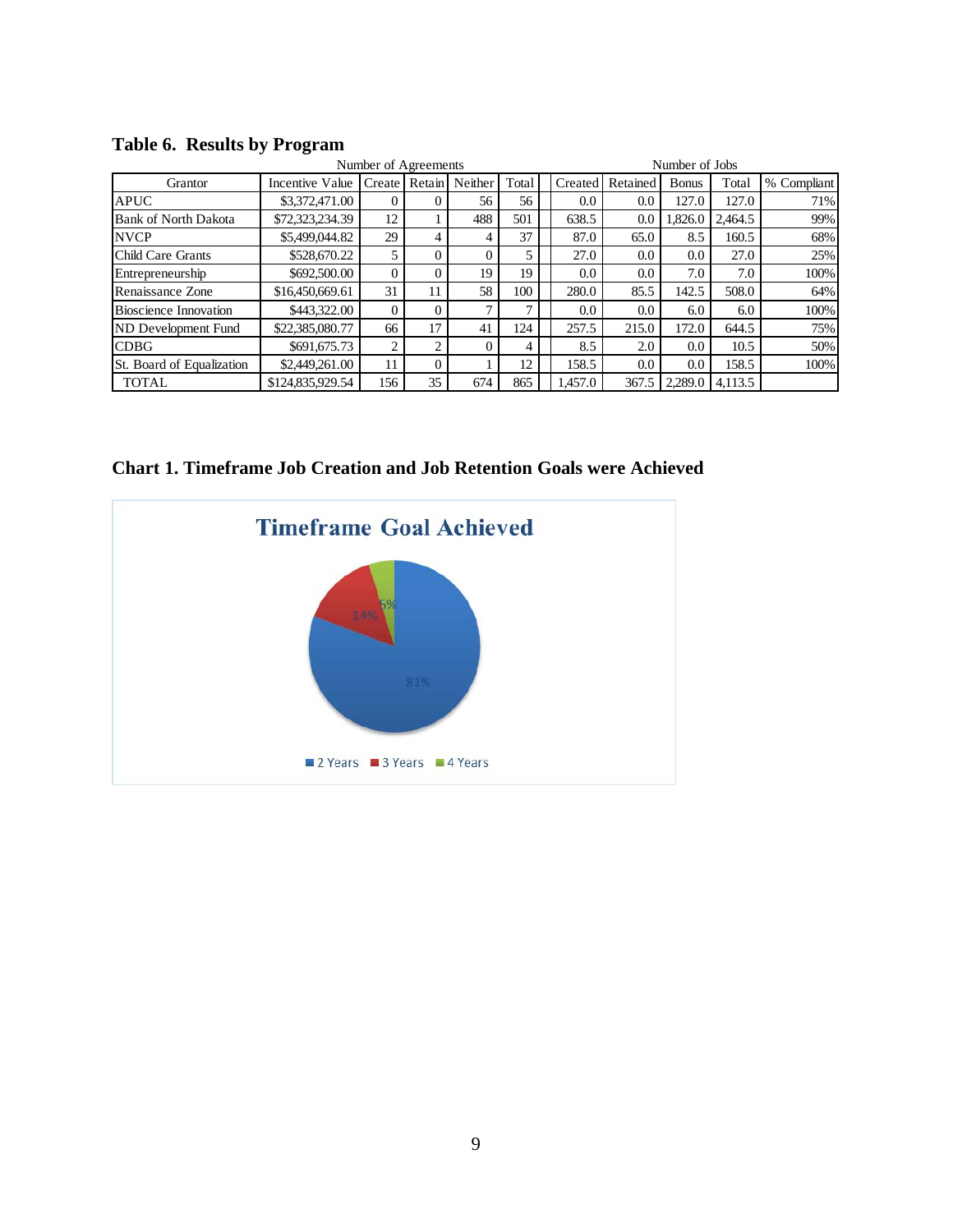## **Definitions of the Business Incentive Agreement Results**

**Recipient:** The Business or individual that was granted the business incentive.

**Project Purpose:** Assisting community development, increasing tax base, directly creating employment opportunities, or indirectly creating employment opportunities through economic development.

**Incentive Type:** Direct cash transfer, loan, or equity investment; contribution of property or infrastructure; reduction or deferral of any tax or any fee; guarantee of any payment under any loan, lease, or other obligation; or preferential use of government facilities given to a business.

**Goal Type**: Job creation, job retention or neither job creation or retention.

**Compliance**: The compliance status of the business incentive agreement. If the agreement is non-compliant, the reason(s) for non-compliance will be listed.

**Grantor**: The state agency that provided the business incentive.

**Jobs:** The number of jobs created or retained.

**Wages:** The average wages associated with the jobs created or retained.

**Benefits:** The average benefits associated with the jobs created or retained.

**Total Compensation**: The combined average wages and average benefits associated with the jobs.

**Agreement Number**: The unique number assigned to each agreement in the database.

**Goal Value**: The number of jobs to be created or retained. The average wages and benefits associated with these jobs.

**Benefit Date:** The date the business incentive was provided (benefit date).

**Value at Benefit Date**: The number of FTEs, average wages and benefits reported at the time the business incentive agreement was signed.

**Value of Incentive**: The dollar value of the business incentive.

**Most Recently Reported**: The number of FTEs and average wages and benefits reported on the latest recipient report.